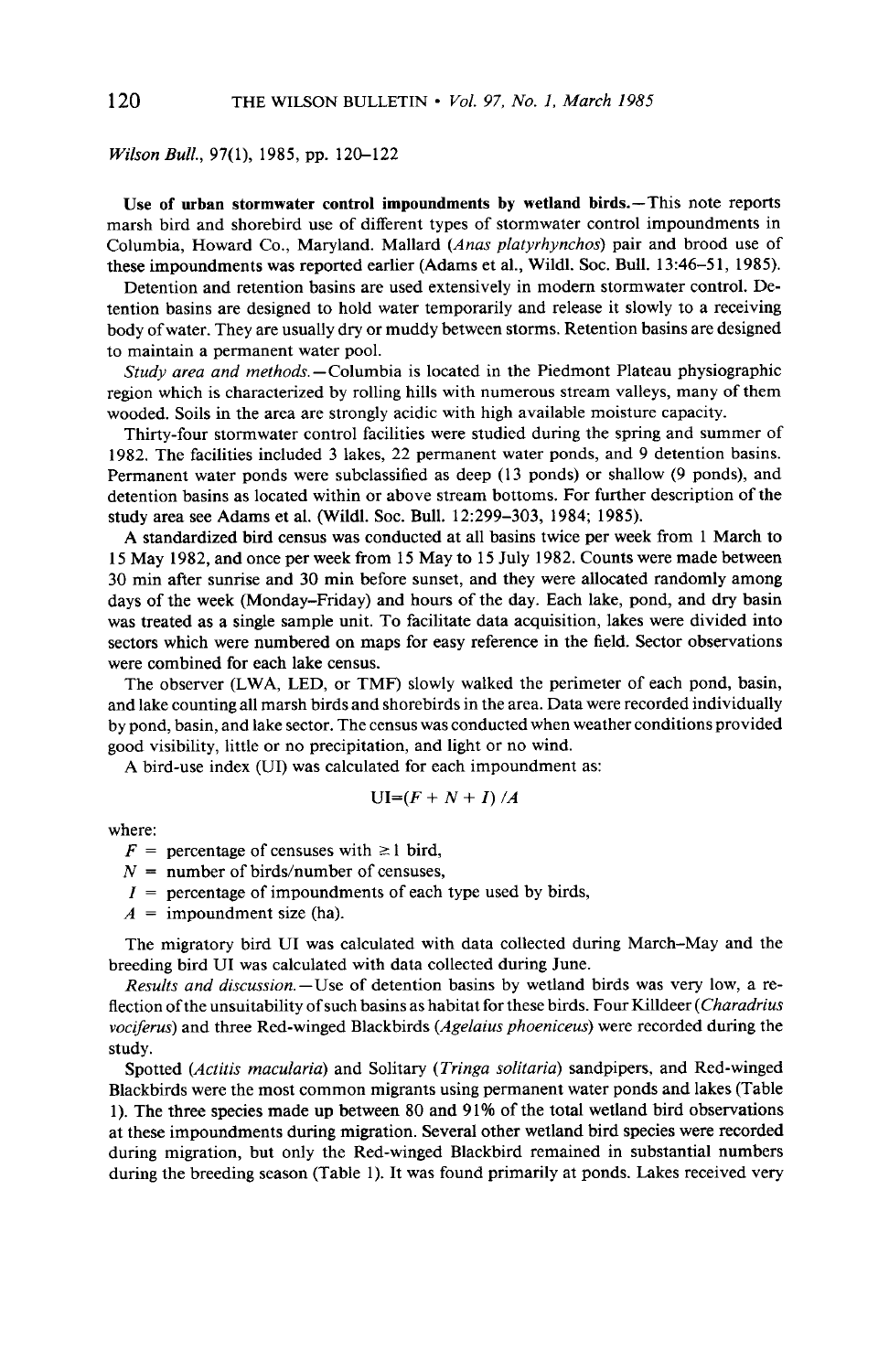## **TABLE 1**

| Season          | <b>Species</b>                          | Impoundment type |           |          |
|-----------------|-----------------------------------------|------------------|-----------|----------|
|                 |                                         | Shallow pond     | Deep pond | Lake     |
| Migratory       | Green-backed Heron                      | 4.1              | 4.0       | 2.9      |
| (March-May)     | Killdeer                                | 3.6              | $\Omega$  | 4.6      |
|                 | Common Snipe<br>(Capella gallinago)     | 5.6              | 1.1       | 0.6      |
|                 | <b>Spotted Sandpiper</b>                | 7.7              | 10.3      | 33.1     |
|                 | Solitary Sandpiper                      | 10.8             | 6.9       | 6.3      |
|                 | Yellowlegs (Tringa spp.)                | 0.5              | 0         | 1.1      |
|                 | Least Sandpiper<br>(Calidris minutilla) | $\Omega$         | $\Omega$  | 0.6      |
|                 | Red-winged Blackbird                    | 67.2             | 74 1      | 40.6     |
|                 | Unidentified shorebird                  | 0.5              | 3.4       | 10.3     |
|                 | Total percent                           | 100.0            | 99.8      | 100.1    |
|                 | Total birds                             | 195              | 174       | 175      |
| <b>Breeding</b> | Great Blue Heron                        | $\Omega$         | $\Omega$  | 16.7     |
| (June)          | Green-backed Heron                      | 19.7             | 5.2       | 50.0     |
|                 | Killdeer                                | 1.5              | $\Omega$  | $\theta$ |
|                 | Red-winged Blackbird                    | 78.8             | 94.8      | 33.3     |
|                 | Total percent                           | 100.0            | 100.0     | 100.0    |
|                 | <b>Total birds</b>                      | 66               | 97        | 6        |

SPECIES COMPOSITION (%) OF MIGRATORY AND BREEDING MARSH BIRDS AND SHOREBIRDS **AT PERMANENT WATER IMPOLJNDMENTS,COLUMUIA,MARYLAND, 1982** 

**little use by marsh birds and shorebirds during the breeding season. Only one Great Blue**  Heron (Ardea herodias), three Green-backed Herons (Butorides striatus), and two Red**winged Blackbirds were recorded at lakes during June.** 

During migration significant differences (Kruskal-Wallis test:  $H = 12.0$ ,  $df = 2$ ,  $P < 0.005$ ) **(Hollander and Wolfe, Nonparametric Statistical Methods, John Wiley & Sons, New York, New York, 1973) were noted in wetland bird use of impoundments. Multiple comparisons based on the Kruskal-Wallis test indicated differences (at an experimentwise error rate of 0.15) between shallow and deep ponds, shallow ponds and lakes, and between deep ponds**  and lakes. The median UI value for shallow ponds was  $13.9$  (range  $= 4.5-44.7$ ,  $N = 9$ ) compared to 4.3 for deep ponds (range =  $1.5-16.8$ , N =  $13$ ) and 0.3 for lakes (range =  $0.3-$ 0.5,  $N = 3$ ).

Significant differences (Kruskal-Wallis test:  $H' = 9.3$ ,  $df = 2$ ,  $P < 0.01$ ) in use of Colum**bia's permanent water impoundments by wetland birds also were observed during the**  breeding season. The median UI value for shallow ponds was 17.2 (range  $= 3.7-66.3$ , N  $=$ 9) compared to 7.4 for deep ponds (range  $= 1.3-45.2$ ,  $N = 13$ ) and 0.1 for lakes (range  $=$  $0.1 - 0.2$ ,  $N = 3$ ). Multiple comparisons based on the Kruskal-Wallis test (at an experi**mentwise error rate of 0.15) indicated that shallow and deep ponds were used significantly more than lakes, but no significant difference in use was observed between shallow and deep ponds. Fewer species and total bird observations were recorded during the breeding season**